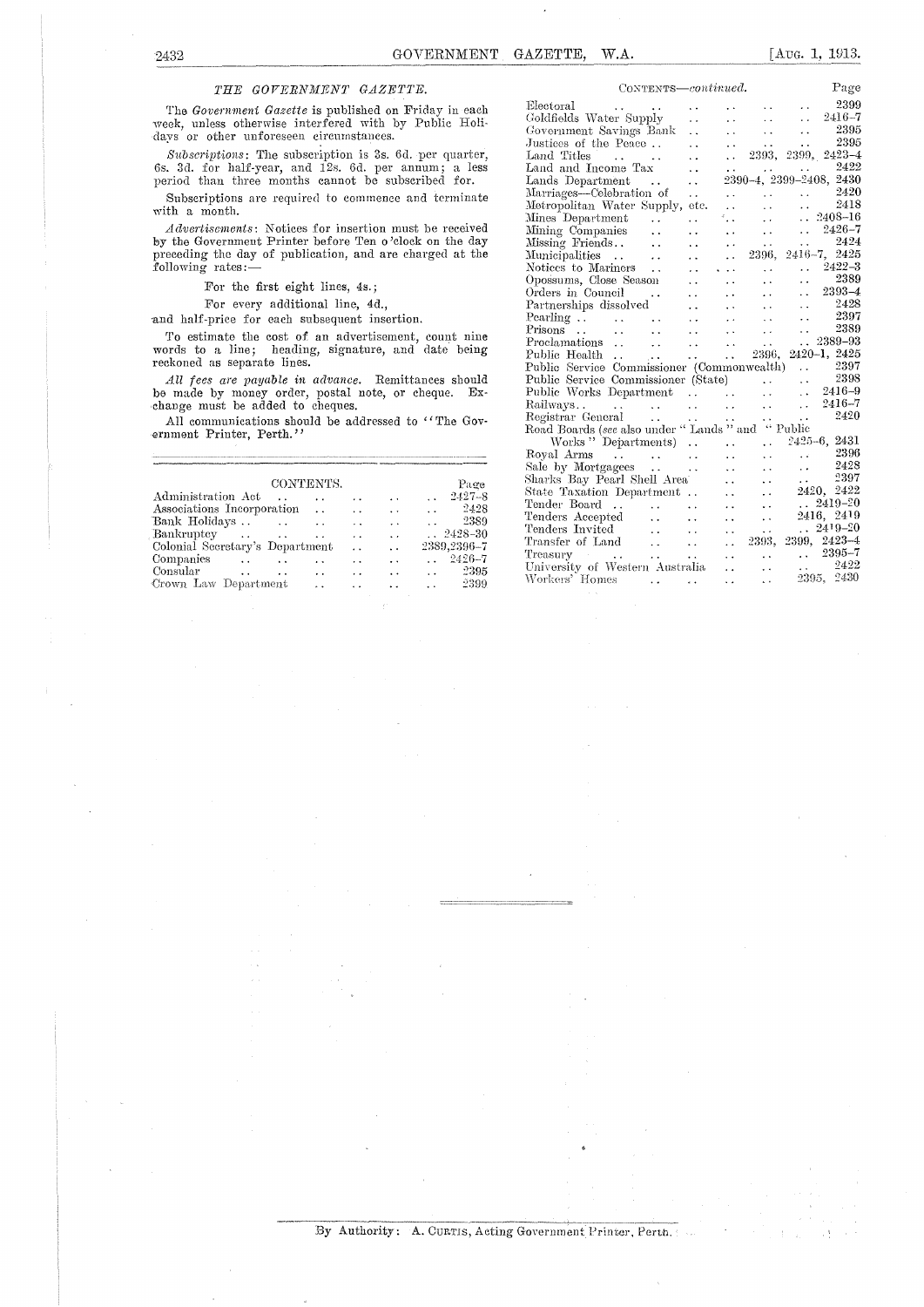

## Government Gazette

## PERTH, FRIDAY, 1 AUGUST 1913 No. 41

© STATE OF WESTERN AUSTRALIA

## **CONTENTS**

Administration Act Associations Incorporation Bank Holidays Bankruptcy Colonial Secretary's Department Companies Consular Crown Law Department Electoral Goldfields Water Supply Government Savings Bank Justices of the Peace Land Titles Land and Income Tax Lands Department Marriages—Celebration of Metropolitan Water Supply, etc. Mines Department Mining Companies Missing Friends Municipalities Notices to Mariners Opossums, Close Season Orders in Council Partnerships dissolved Pearling Prisons Proclamations Public Health Public Service Commissioner (Commonwealth) Public Service Commissioner (State) Public Works Department Railways Registrar General Road Boards (see also under ''Lands'' and ''Public Works'' Departments) Royal Arms Sale by Mortgagees Sharks Bay Pearl Shell Area State Taxation Department Tender Board Tenders Accepted